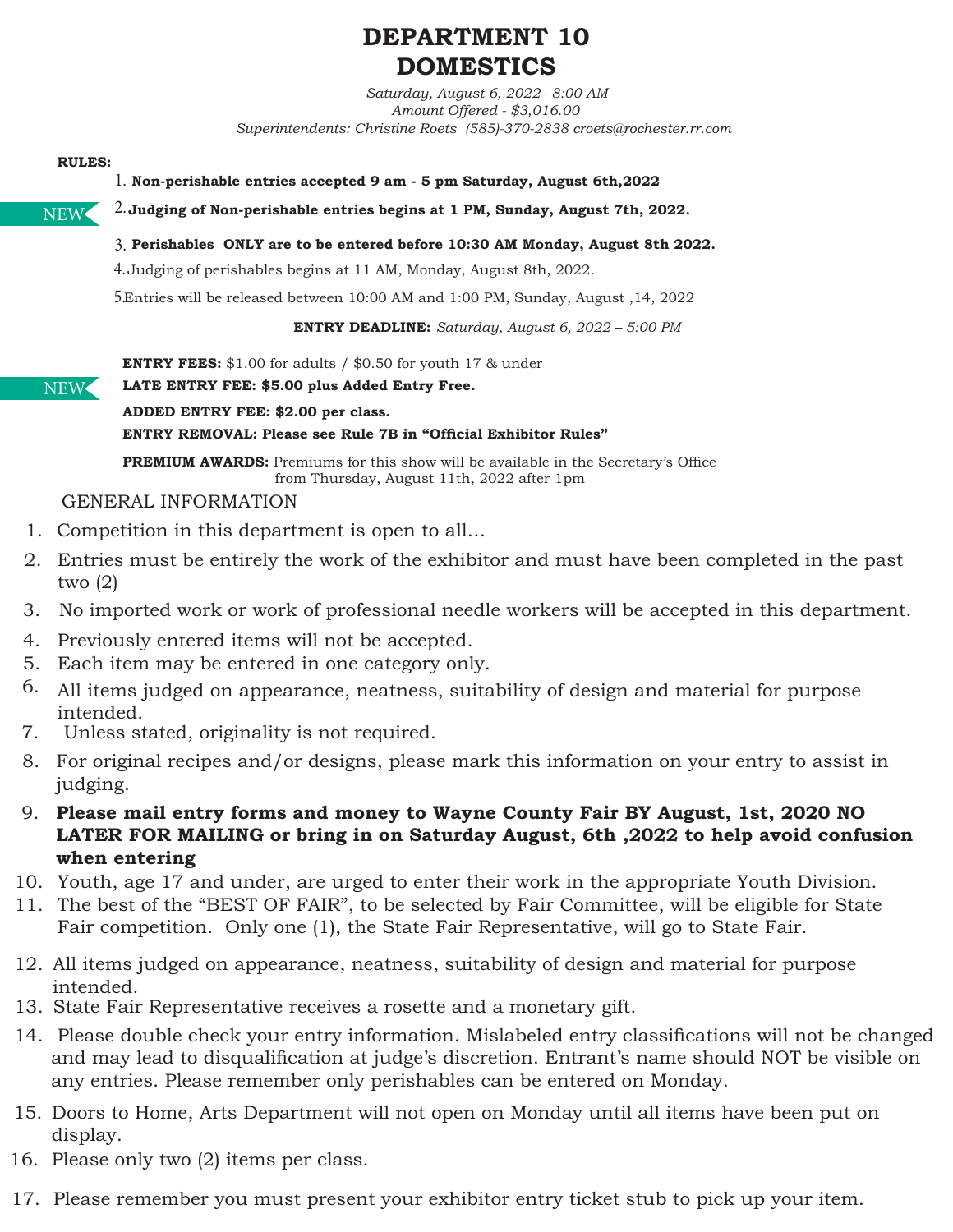# **DIVISION 1 FANCY WORKS**

**SECTION 1 - CROCHETING**

| <b>2 BEST OF FAIR - CROCHETING - PRIZE AWARDED</b> | 1st    | 2nd        | 3rd          |
|----------------------------------------------------|--------|------------|--------------|
| <b>CLASS:</b>                                      |        |            |              |
| 1. Cotton Thread Bedspread or Afghan               | \$6.00 | \$4.00     | \$2.00       |
| 2. Granny Square Afghan/Bedspread                  | \$6.00 | \$4.00     | \$2.00       |
| 3. Hairpin or Broomstick Lace Afghan/Bedspread     | \$6.00 | \$4.00     | \$2.00       |
| 4. Afghan Stitch Afghan/Bedspread                  | \$6.00 | \$4.00     | \$2.00       |
| 5. Any other type Afghan/Bedspread                 | \$6.00 | \$4.00     | \$2.00       |
| 6. Table Cover                                     | \$6.00 | \$4.00     | \$2.00       |
| 7. Doily exceeding 20"                             | \$6.00 | \$4.00     | \$2.00       |
| 8. Doily $-20$ " or smaller                        | \$6.00 | \$4.00     | \$2.00       |
| 9. Sweaters                                        | \$6.00 | \$4.00     | \$2.00       |
| 10. Miscellaneous Adult Clothing                   | \$6.00 | \$4.00     | \$2.00       |
| 11. Infant/Children's Apparel                      | \$6.00 | \$4.00     | \$2.00       |
| 12. Carriage Robes, Blankets (baby), Lap Robes     | \$6.00 | \$4.00     | \$2.00       |
| 13. Accessories                                    | \$6.00 | \$4.00     | \$2.00       |
| 14. Pillows                                        | \$6.00 | \$4.00     | \$2.00       |
| 15. Dolls & Doll Clothing                          | \$6.00 | \$4.00     | \$2.00       |
| 16. Tatting                                        | \$6.00 | \$4.00     | \$2.00       |
| 17. Not Otherwise Listed                           | \$6.00 | \$4.00     | \$2.00       |
| <b>SECTION 2 - KNITTING</b>                        |        |            |              |
| BEST OF FAIR - KNITTING & SPINNING - PRIZE AWARDED | 1st    | 2nd        | 3rd          |
| <b>CLASS:</b>                                      | \$6.00 | $A \Omega$ | <b>¢ን ሰሰ</b> |
|                                                    |        |            |              |

| 1. Afghans, Bedspreads, etc.     | \$6.00 | \$4.00 | \$2.00 |
|----------------------------------|--------|--------|--------|
| 2. Sweaters (hand knitted)       | \$6.00 | \$4.00 | \$2.00 |
| 3. Miscellaneous Adult Clothing  | \$6.00 | \$4.00 | \$2.00 |
| 4. Infant/Children's Apparel     | \$6.00 | \$4.00 | \$2.00 |
| 5. Carriage Robes, Blankets, Lap | \$6.00 | \$4.00 | \$2.00 |
| 6. Accessories                   | \$6.00 | \$4.00 | \$2.00 |
| 7. Dolls & Doll Clothing         | \$6.00 | \$4.00 | \$2.00 |
| 8. Not Otherwise Listed          | \$6.00 | \$4.00 | \$2.00 |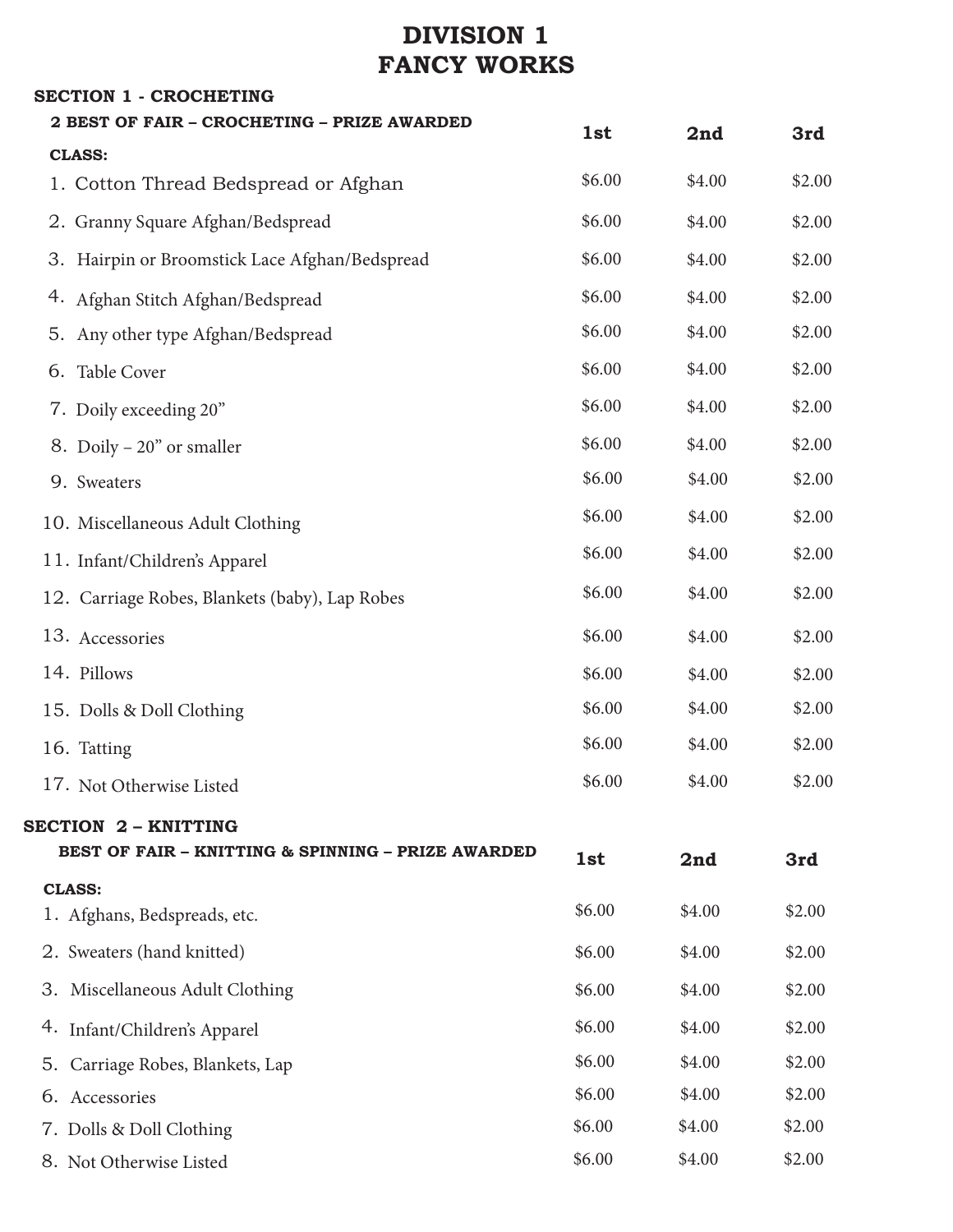#### **SECTION 3 – SPINNING**

*Please state use of yarn on entry tag* and what animal yarn is from.

| <b>CLASS:</b>                                                                              | 1st    | 2nd    | 3rd    |
|--------------------------------------------------------------------------------------------|--------|--------|--------|
| 1. Skein of Hand Spun made from wool fiber yarn<br>Afghan                                  | \$6.00 | \$4.00 | \$2.00 |
| 2. Skein of Hand Spun other than wool fiber yarn                                           | \$6.00 | \$4.00 | \$2.00 |
| Knitted or Crocheted Garment from Hand Spun<br>З.<br>(All work is to be done by exhibitor) | \$6.00 | \$4.00 | \$2.00 |

#### **SECTION 4 - QUILTING**

## **BEST OF FAIR – QUILTING – PRIZE AWARDED**

*All entries must be quilted (hand guide only). No programmable machine quilting. Please note pattern name or if design is original on entry form and tag.*

| <b>CLASS:</b>                                                                                       | 1st    | 2nd    | 3rd    |
|-----------------------------------------------------------------------------------------------------|--------|--------|--------|
| 1. Infant/ Child Quilt                                                                              | \$8.00 | \$6.00 | \$3.00 |
| 2. Wearable Quilted Item                                                                            | \$8.00 | \$6.00 | \$3.00 |
| 3. Miniature Quilted Item (Longest Dimension 20")                                                   | \$8.00 | \$6.00 | \$3.00 |
| 4. Small Wall Hanging (Longest Dimension 36")                                                       | \$8.00 | \$6.00 | \$3.00 |
| 5. Small Quilt or Wall Hanging, (Minimum 30"<br>Longest Dimension, Not Over 60")Robes               | \$8.00 | \$6.00 | \$3.00 |
| 6. Quilt Using Pre-Printed Panels or Designs                                                        | \$8.00 | \$6.00 | \$3.00 |
| 7. Pieced Quilt (Design is entirely created by Piecing &<br>Quilting)                               | \$8.00 | \$6.00 | \$3.00 |
| 8. Appliqued Quilt (Design is created entirely by Applique &<br>Quilting)                           | \$8.00 | \$6.00 | \$3.00 |
| 9. Appliqued and Pieced Quilt (May Include some<br>decorative Embroidery Work)                      | \$8.00 | \$6.00 | \$3.00 |
| 10. Any Other Quilt, Not Eligible in Above Classes                                                  | \$8.00 | \$4.00 | \$2.00 |
| (IE: Novelty, Yoyo, Cathedral Window, Whole Cloth, Crazy Quilts, Photographic and From a Kit, etc.) |        |        |        |
| 11. Pictorial Quilt (Longest Dimension Over 36")                                                    | \$8.00 | \$6.00 | \$3.00 |
| 12. Pieced and Quilted by Maker                                                                     | \$8.00 | \$6.00 | \$3.00 |
| 13. Hand Stitched Quilt                                                                             | \$8.00 | \$6.00 | \$3.00 |
| 14. Table Runners and Placemats                                                                     | \$8.00 | \$6.00 | \$3.00 |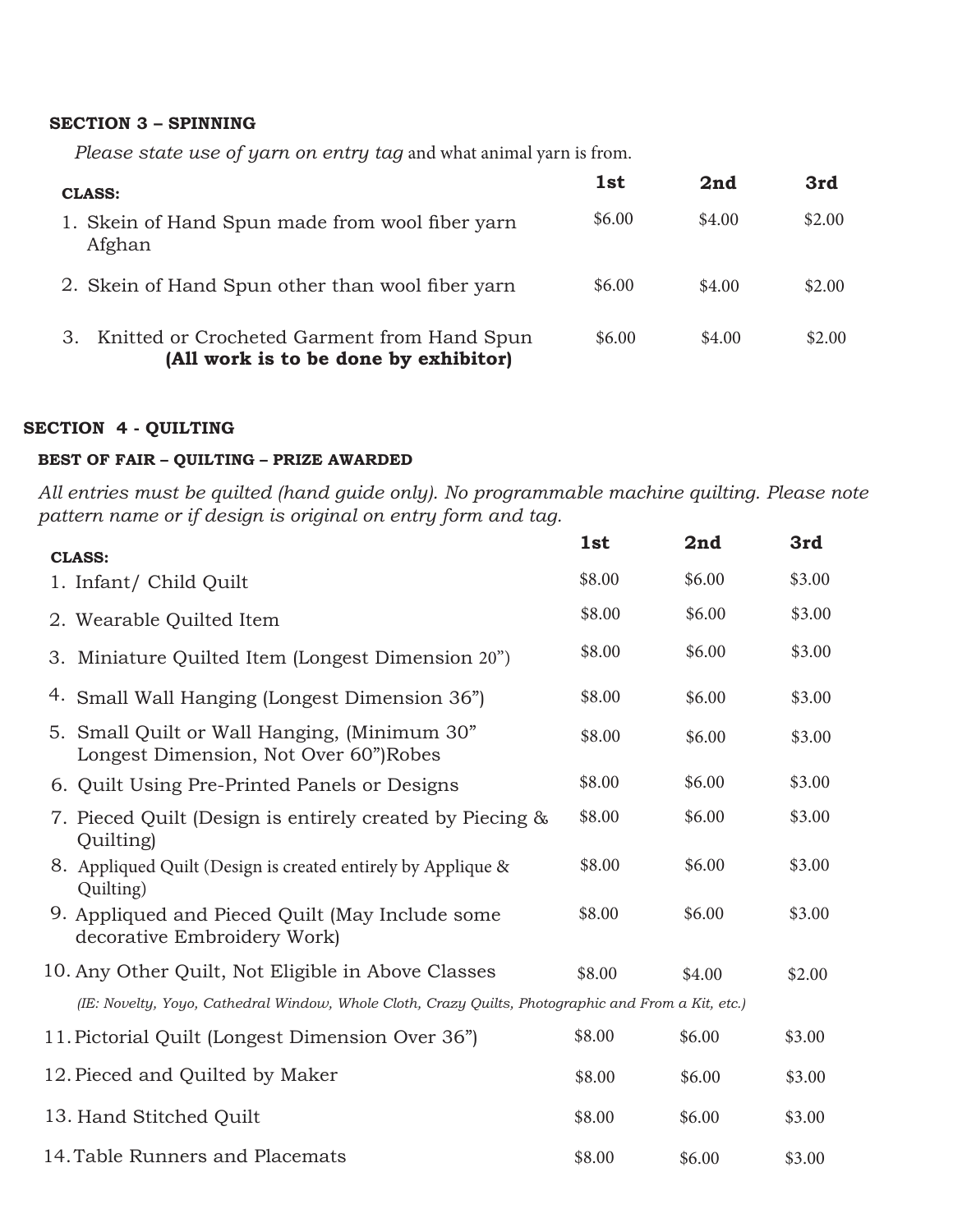## **DIVISION 2 - CRAFTS**

#### **BEST OF FAIR – CROSS STITCH, NEEDLEPOINT, CREWEL AND EMBROIDERY (SECTIONS 1-4) – PRIZE AWARDED**

#### **SECTION 1 – CROSS STITCH**

| <b>CLASS:</b>                                     | 1st    | 2nd    | 3rd    |
|---------------------------------------------------|--------|--------|--------|
| 1. Original Design                                | \$6.00 | \$4.00 | \$2.00 |
| 2. Counted (8" x 10" object and larger)           | \$6.00 | \$4.00 | \$2.00 |
| 3. Counted (smaller than $8" \times 10"$ ) yarn – | \$6.00 | \$4.00 | \$2.00 |
| 4. Kit or Pattern (stamped)                       | \$6.00 | \$4.00 | \$2.00 |

#### **SECTION 2 – NEEDLEPOINT**

| <b>CLASS:</b>                            | 1st    | 2nd    | 3rd    |
|------------------------------------------|--------|--------|--------|
| 1. Original Design                       | \$6.00 | \$4.00 | \$2.00 |
| 2. $8" \times 10"$ or smaller            | \$6.00 | \$4.00 | \$2.00 |
| 3. Greater / larger than $8" \times 10"$ |        |        |        |

#### **SECTION 3 – CREWEL & EMBROIDERY**

| <b>CLASS:</b>         | 1st    | 2nd    | 3rd    |
|-----------------------|--------|--------|--------|
| 1. Original Design    | \$6.00 | \$4.00 | \$2.00 |
| 2. Candle Wicking     | \$6.00 | \$4.00 | \$2.00 |
| 3. Long Stitch        | \$6.00 | \$4.00 | \$2.00 |
| 4. Kit or Pattern     | \$6.00 | \$4.00 | \$2.00 |
| 5. Machine Embroidery | \$6.00 | \$4.00 | \$2.00 |
| 6. Plastic Canvas     | \$6.00 | \$4.00 | \$2.00 |
|                       |        |        |        |

| SECTION 4– LINENS (CROSS STITCH, EMBROIDERY, CANDLEWICKING, ETC.) |        |        |  |
|-------------------------------------------------------------------|--------|--------|--|
| 1st                                                               | 2nd    | 3rd    |  |
| \$6.00                                                            | \$4.00 | \$2.00 |  |
| \$6.00                                                            | \$4.00 | \$2.00 |  |
| \$6.00                                                            | \$4.00 | \$2.00 |  |
|                                                                   |        |        |  |

#### **BEST OF FAIR – Crafts (sections 5-6) – PRIZE AWARDED**

## **SECTION 5 – RUGS & WALLHANGINGS**

| <b>CLASS:</b>                              | 1 <sub>st</sub> | 2nd    | 3rd    |
|--------------------------------------------|-----------------|--------|--------|
| 1. Hooked - Original Design                | \$6.00          | \$4.00 | \$2.00 |
| 2. Braided / Woven                         | \$6.00          | \$4.00 | \$2.00 |
| 3. Miscellaneous (not in other categories) | \$6.00          | \$4.00 | \$2.00 |
| 4. Hooked - Kit or Pattern                 | \$6.00          | \$4.00 | \$2.00 |
|                                            |                 |        |        |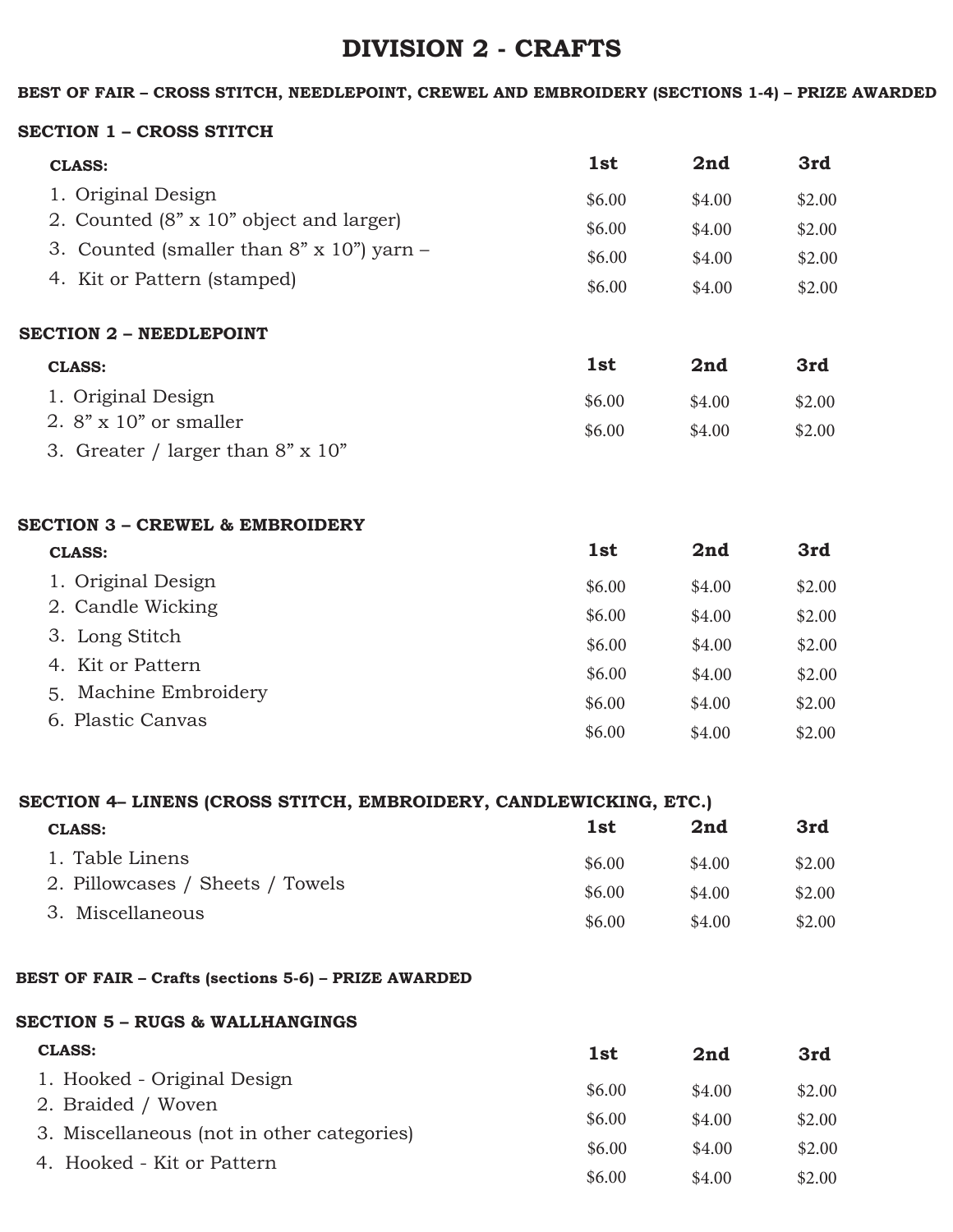### **SECTION 6 – WEAVINGS**

| <b>CLASS:</b>                                 | 1st    | 2nd    | 3rd    |
|-----------------------------------------------|--------|--------|--------|
| 1. Handspun Yarn – all work done by exhibitor | \$6.00 | \$4.00 | \$2.00 |
| 2. Commercial Yarn                            | \$6.00 | \$4.00 | \$2.00 |
| 3. Basket Weaving                             | \$6.00 | \$4.00 | \$2.00 |
| Macramé<br>4.                                 | \$6.00 | \$4.00 | \$2.00 |
| 5. Plastic Canvas                             | \$6.00 | \$4.00 | \$2.00 |
| 6. Not Otherwise                              | \$6.00 | \$4.00 | \$2.00 |

#### **BEST OF FAIR – ARTISAN ARTS – PRIZE AWARDED**

#### **SECTION 7 – ARTISAN ARTS**

| <b>CLASS:</b>                                                        | 1st    | 2nd    | 3rd    |
|----------------------------------------------------------------------|--------|--------|--------|
| 1. Sculpture (e.g. Soapstone, wood, etc.)                            | \$6.00 | \$4.00 | \$2.00 |
| 2. Miscellaneous Glass (e.g. Stained glass, blown,<br>mosaics, etc.) | \$6.00 | \$4.00 | \$2.00 |
| 3. Jewelry                                                           | \$6.00 | \$4.00 | \$2.00 |
| 4. Metal Smithing (iron works, etc.)                                 | \$6.00 | \$4.00 | \$2.00 |
| 5. Natural Materials (e.g. gourds, etc.)                             | \$6.00 | \$4.00 | \$2.00 |
| 6. Paper Sculpture                                                   | \$6.00 | \$4.00 | \$2.00 |
| 7. Computer Generated Images                                         | \$6.00 | \$4.00 | \$2.00 |
| 8. Clay, Pottery, Ceramics                                           | \$6.00 | \$4.00 | \$2.00 |
| 9. Scrap Booking                                                     | \$6.00 | \$4.00 | \$2.00 |
| 10. Not otherwise Listed                                             | \$6.00 | \$4.00 | \$2.00 |
|                                                                      |        |        |        |

### **SECTION 8 – MISCELLANEOUS CRAFT ARTICLES**

| <b>CLASS:</b>                                                     | 1st    | 2nd    | 3rd    |
|-------------------------------------------------------------------|--------|--------|--------|
| 1. Silk Flower Arrangement                                        | \$6.00 | \$4.00 | \$2.00 |
| 2. Dried Flower Arrangement                                       | \$6.00 | \$4.00 | \$2.00 |
| 3. Scrap Art (list materials on 3 x 5 card)                       | \$6.00 | \$4.00 | \$2.00 |
| 4. Collective Hobby (need 5 x 7 card of History<br>of collection) | \$6.00 | \$4.00 | \$2.00 |
| 5. Not Otherwise Listed                                           | \$6.00 | \$4.00 | \$2.00 |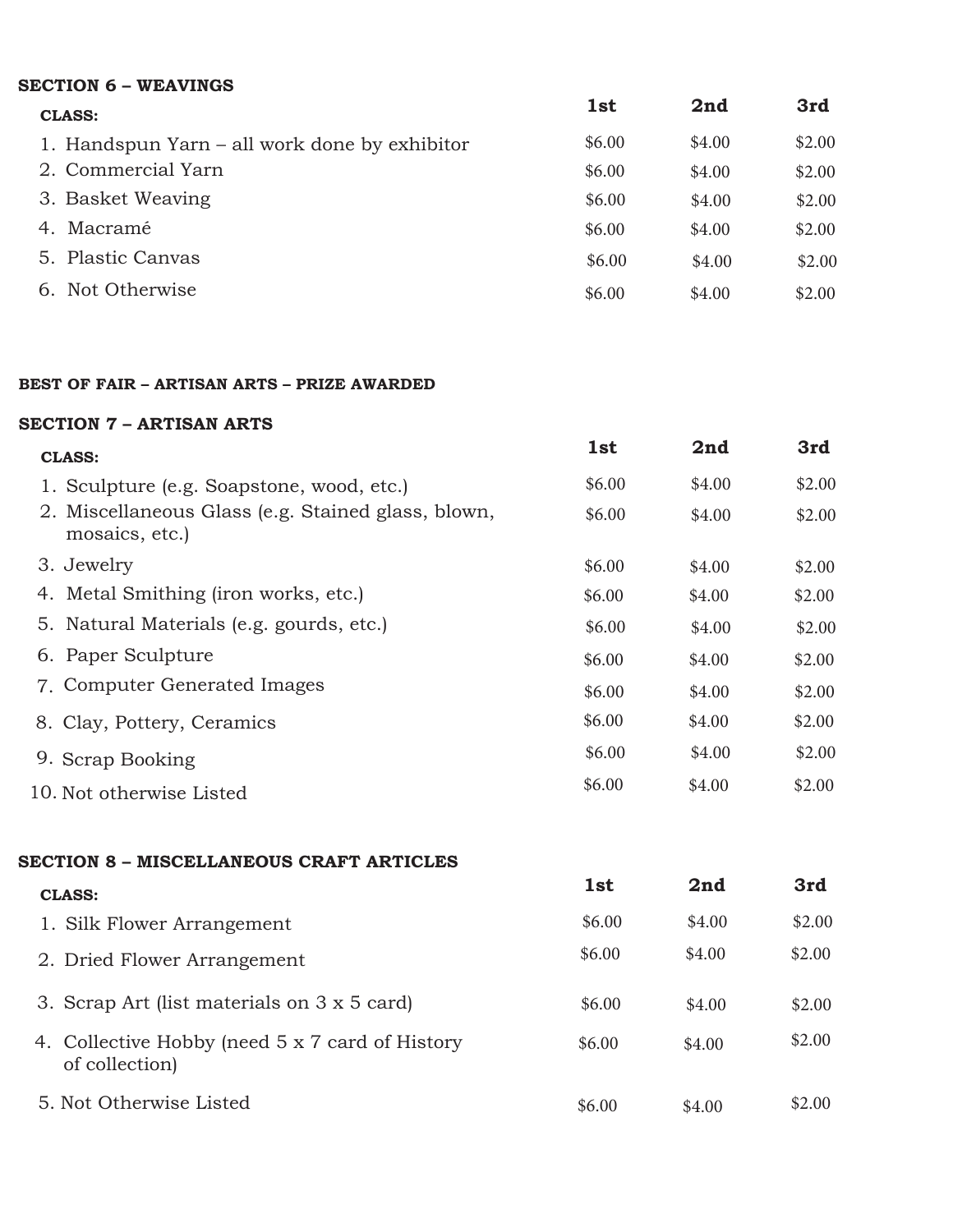## **DIVISION 3 – WOODWORKING**

### **BEST OF FAIR – WOODWORKING – PRIZE AWARDED**

#### **SECTION 1 – WOOD**

| <b>CLASS:</b>                                                                 | 1st    | 2nd    | 3rd    |
|-------------------------------------------------------------------------------|--------|--------|--------|
| 1. Decoritive Piece                                                           | \$6.00 | \$4.00 | \$2.00 |
| 2. Functional Piece – small (all measurements less than<br>(24")              | \$6.00 | \$4.00 | \$2.00 |
| 3. Functional Piece – large (at least one measurement<br>greater than $24$ ") | \$6.00 | \$4.00 | \$2.00 |
| 4. Refinished Piece                                                           | \$6.00 | \$4.00 | \$2.00 |
| 5. Carved Piece                                                               | \$6.00 | \$4.00 | \$2.00 |

## **DIVISION 4 – SEWING**

### **TWO (2) BEST OF FAIR – SEWING (SECTIONS 1-4) – PRIZE AWARDED**

#### **SECTION 1 – ADVANCED GARMENTS**

| <b>CLASS:</b>                    | 1st    | 2nd    | 3rd    |
|----------------------------------|--------|--------|--------|
| 1. Suit, Coat, Tailored Garment  | \$8.00 | \$6.00 | \$3.00 |
| 2. Evening Wear and Bridal Wear  | \$8.00 | \$6.00 | \$3.00 |
| 3. Pant or Skirt Set (2-3 piece) | \$8.00 | \$6.00 | \$3.00 |
| 4.<br>Not Otherwise Listed       | \$8.00 | \$6.00 | \$3.00 |
| <b>SECTION 2 - SPORTSWEAR</b>    |        |        |        |
| <b>CLASS:</b>                    | 1st    | 2nd    | 3rd    |

| 1. Shirts, Blouses      | \$8.00 | \$6.00 | \$3.00 |
|-------------------------|--------|--------|--------|
| 2. Slacks               | \$8.00 | \$6.00 | \$3.00 |
| 3. Skirts, Dresses      | \$8.00 | \$6.00 | \$3.00 |
| 4. Jackets, Ponchos     | \$8.00 | \$6.00 | \$3.00 |
| 5. Not Otherwise Listed | \$8.00 | \$6.00 | \$3.00 |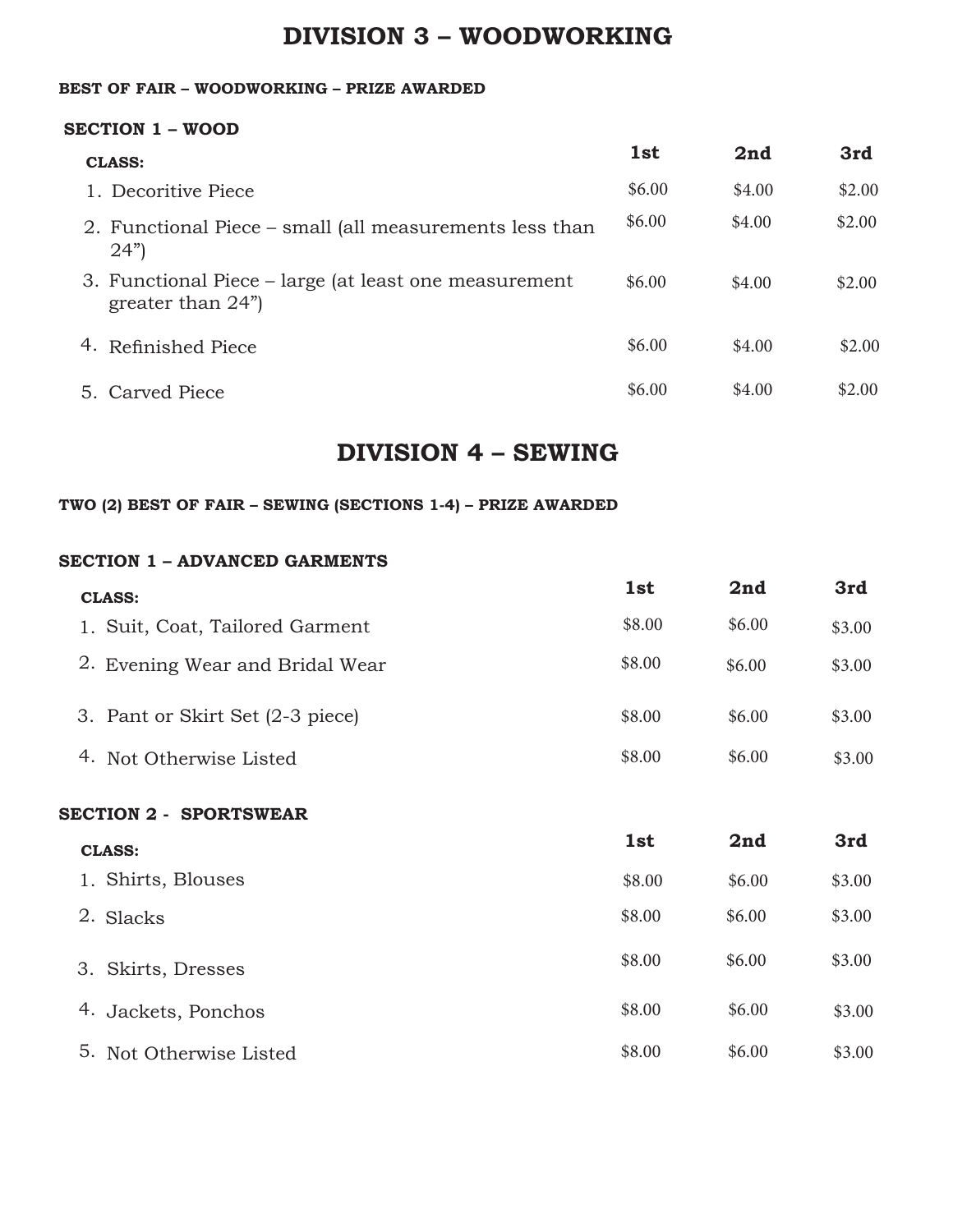## **DIVISION 4 – SEWING**

### **SECTION 3 – CHILDRENS GARMENTS**

|    | <b>CLASS:</b>                                               | 1st    | 2nd    | 3rd    |  |  |
|----|-------------------------------------------------------------|--------|--------|--------|--|--|
|    | 1. Tailored Garment (coat, suit, etc.)                      | \$8.00 | \$6.00 | \$3.00 |  |  |
|    | 2. Party Garment                                            | \$8.00 | \$6.00 | \$3.00 |  |  |
|    | 3. Two or Three Piece Garment                               | \$8.00 | \$6.00 | \$3.00 |  |  |
|    | 4. One Piece Garment                                        | \$8.00 | \$6.00 | \$3.00 |  |  |
|    | 5. Not Otherwise Listed                                     | \$8.00 | \$6.00 | \$3.00 |  |  |
|    | <b>SECTION 4 - SEWING &amp; MISCELLANEOUS</b><br>1st<br>2nd |        |        |        |  |  |
|    | <b>CLASS:</b>                                               |        |        | 3rd    |  |  |
|    | 1. Pillows                                                  | \$8.00 | \$6.00 | \$3.00 |  |  |
|    | 2. Stitch & Stuff (Animals, dolls, etc.)                    | \$8.00 | \$6.00 | \$3.00 |  |  |
|    | 3. Completely Handmade Dressed Dolls                        | \$8.00 | \$6.00 | \$3.00 |  |  |
|    | 4. Non Quilted Throw or Blanket                             | \$8.00 | \$6.00 | \$3.00 |  |  |
|    | 5. Accessories, (i.e. Purse, Bag, Hat, etc.)                | \$8.00 | \$6.00 | \$3.00 |  |  |
| 6. | Doll Clothing                                               | \$8.00 | \$6.00 | \$3.00 |  |  |
|    | 7. Not Otherwise Listed                                     | \$8.00 | \$6.00 | \$3.00 |  |  |

## **DIVISION 5 – HOBBIES**

All prints, sketches and paintings must be well mounted (able to be hung or stood up). **Limit of two (2) items per class.**

## **THREE (3) BEST OF FAIR – PHOTOGRAPHY – PRIZE AWARDED**

Prizes awarded as follows: Best of Fair Classes 1 - 4 / Best of Fair Classes 5 - 8 / & Best of Fair Classes 9 - 12.

**SECTION 1 – PHOTOGRAPHY –** Please state on entry if you developed and printed your entry. No phone photos. Consideration will be given for subject capture, focus, composition, print quality, lens quality.

Limit of two (2) items per class. Limit of 6 entries per-exhibitor for Section1- PHOTOGRAPHY. \*\*\*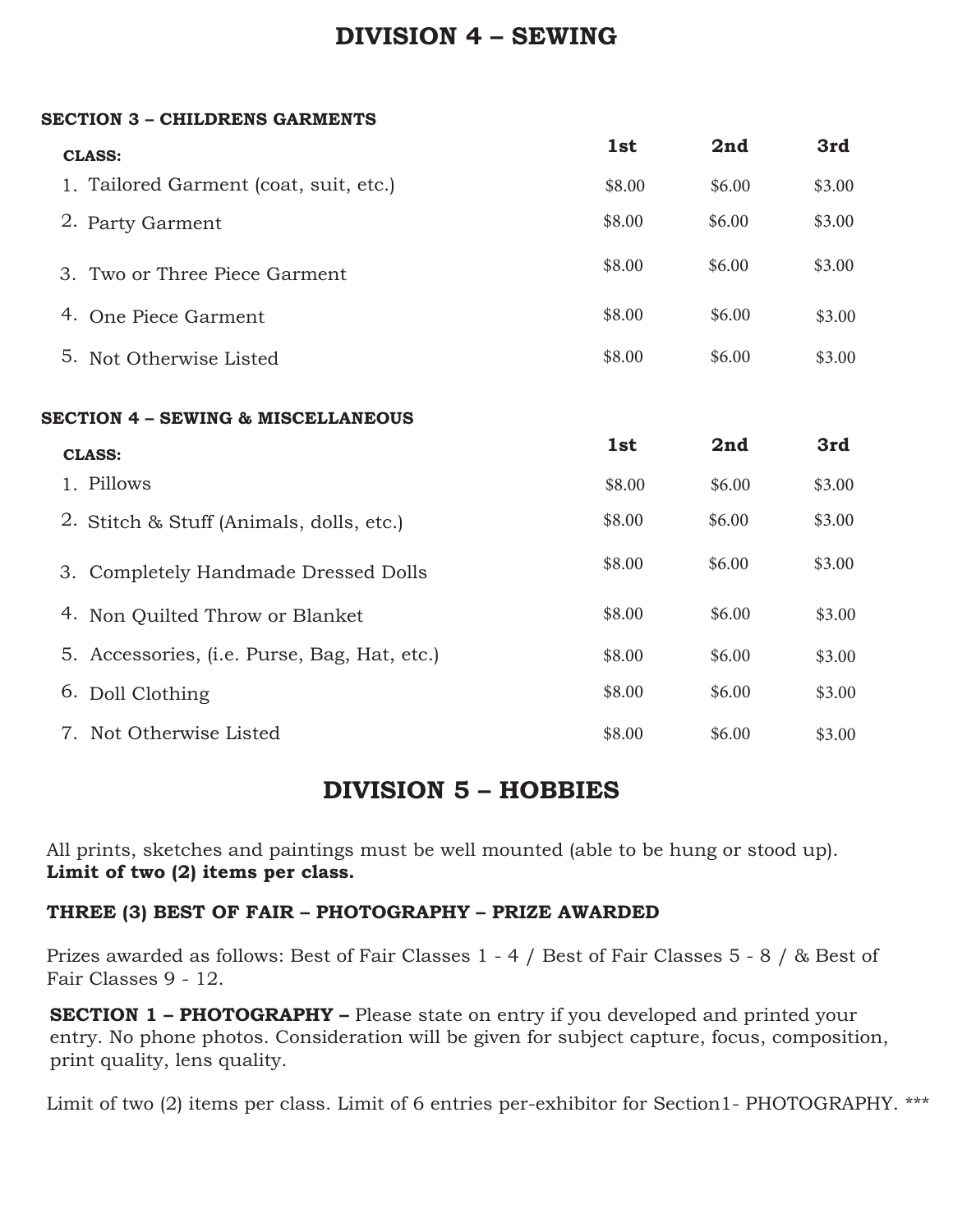## **DIVISION 5 – HOBBIES**

### **SECTION 1 – PHOTOGRAPHY**

|                                             | 1st    | 2nd    | 3rd    |
|---------------------------------------------|--------|--------|--------|
| <b>CLASS:</b>                               |        |        |        |
| 1. Black and White Portrait – Person        | \$6.00 | \$4.00 | \$2.00 |
| 2. Black and White Portrait – Animal        | \$6.00 | \$4.00 | \$2.00 |
| 3. Black and White – Landscape / Scenic     | \$6.00 | \$4.00 | \$2.00 |
| 4. Black and White – Still Life             | \$6.00 | \$4.00 | \$2.00 |
| 5. Color Portrait – Person                  | \$6.00 | \$4.00 | \$2.00 |
| 6. Color Portrait – Animal                  | \$6.00 | \$4.00 | \$2.00 |
| 7. Color – Landscape / Scenic               | \$6.00 | \$4.00 | \$2.00 |
| 8. Color – Still Life                       | \$6.00 | \$4.00 | \$2.00 |
| 9. Action Photo – emphasis on action taking | \$6.00 | \$4.00 | \$2.00 |
| 10. Abstract                                | \$6.00 | \$4.00 | \$2.00 |
| 11. Collage/manipulation                    | \$6.00 | \$4.00 | \$2.00 |
| 12. Nature and Flowers                      | \$6.00 | \$4.00 | \$2.00 |
| 13. Architecture (buildings, ect)           | \$6.00 | \$4.00 | \$2.00 |

#### **BEST OF FAIR – ADULT ART – PRIZE AWARDED**

## **SECTION 2 – ADULT ART ( Over 18 yrs) (All work must be original)**

|                                         | 1st    | 2nd    | 3rd    |
|-----------------------------------------|--------|--------|--------|
| <b>CLASS:</b>                           |        |        |        |
| 1. Sketches, Charcoals, Pencil, Pastels | \$6.00 | \$4.00 | \$2.00 |
| 2. Paintings $-$ Oil                    | \$6.00 | \$4.00 | \$2.00 |
| 3. Paintings – Acrylic                  | \$6.00 | \$4.00 | \$2.00 |
| 4. Paintings – Water Color              | \$6.00 | \$4.00 | \$2.00 |
| 5. Dimensional Art – Photo              | \$6.00 | \$4.00 | \$2.00 |
| 6. Not Otherwise Listed                 | \$6.00 | \$4.00 | \$2.00 |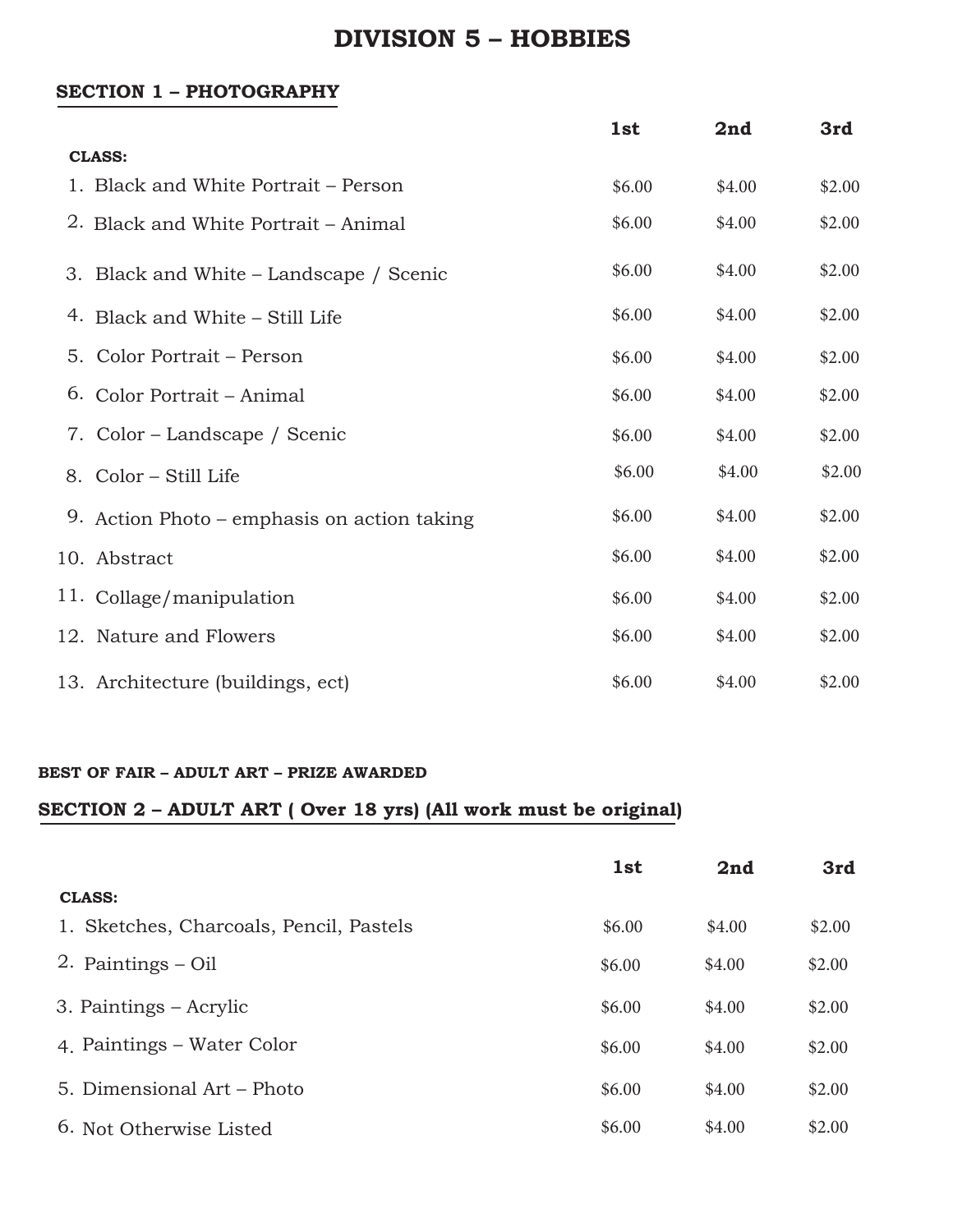## **DIVISION 5 – HOBBIES**

### **BEST OF FAIR – UNIQUE CREATORS – PRIZE AWARDED**

## **SECTION 3 – UNIQUE CREATORS**

*This section has been created for those persons who are physically or mentally disabled and have difficulty crafting an item to be entered.*

**Please state Youth, Adult or Senior on entry tag. Need full name of exhibitor.**

| <b>CLASS:</b>                              | 1st              | 2nd    | 3rd    |
|--------------------------------------------|------------------|--------|--------|
| 1. Ceramics                                | \$6.00<br>\$4.00 |        | \$2.00 |
| A. Stained                                 | \$6.00           | \$4.00 | \$2.00 |
| B. Glazed                                  | \$6.00           | \$4.00 | \$2.00 |
| 2. Artwork                                 | \$6.00           | \$4.00 | \$2.00 |
| 3. Crocheting                              | \$6.00           | \$4.00 | \$2.00 |
| 4. Knitting                                | \$6.00           | \$4.00 | \$2.00 |
| 5. Cross Stitch, Needlepoint, Crewel, Ect. | \$6.00           | \$4.00 | \$2.00 |
| 6. Sewing                                  | \$6.00           | \$4.00 | \$2.00 |
| 7. Jewlery                                 | \$6.00           | \$4.00 | \$2.00 |
| 8. Adult Senior Group, 65 & over           | \$6.00           | \$4.00 | \$2.00 |
| 9. Photography                             | \$6.00           | \$4.00 | \$2.00 |
| 10. Not otherwise Listed                   | \$6.00           | \$4.00 | \$2.00 |

## **DIVISION 6- YOUTH**

**Exhibitors must be age 17 or under. AGE MUST BE ON THE TOP OF ENTRY FORM. Limit of 2 entries per exhibitor per class. Each first place entry receives a ribbon. (Items cannot have been exhibited before.)**

## **AGES 8 and UNDER**

CLASS.

**BEST OF FAIR – YOUTH CLASS-ART – PRIZE AWARDED**

#### **SECTION 1 – ART ( 8 AND UNDER ) (All work must be original)**

| <b>CLASS:</b>                                                    | 1st    | 2nd    | 3rd    |  |
|------------------------------------------------------------------|--------|--------|--------|--|
| 1. Dimensional Art -Paint (Ages 8 & Under)                       | \$6.00 | \$4.00 | \$2.00 |  |
| 2. Dimensional Art -Other (Ages 8 & Under)                       | \$6.00 | \$4.00 | \$2.00 |  |
| BEST OF FAIR - YOUTH CLASS-SEWING AND NEEDLE WORK- PRIZE AWARDED |        |        |        |  |
| <b>SECTION 2 - SEWING AND NEEDLE WORK (8 AND UNDER)</b>          |        |        |        |  |

| CLASS.                  |        |        |        |
|-------------------------|--------|--------|--------|
| Clothing                | \$6.00 | \$4.00 | \$2.00 |
| 2. Stitch and stuff     | \$6.00 | \$4.00 | \$2.00 |
| 3. Needlework           | \$6.00 | \$4.00 | \$2.00 |
| 3. Quilting             | \$6.00 | \$4.00 | \$2.00 |
| 4. Not Otherwise Listed | \$6.00 | \$4.00 | \$2.00 |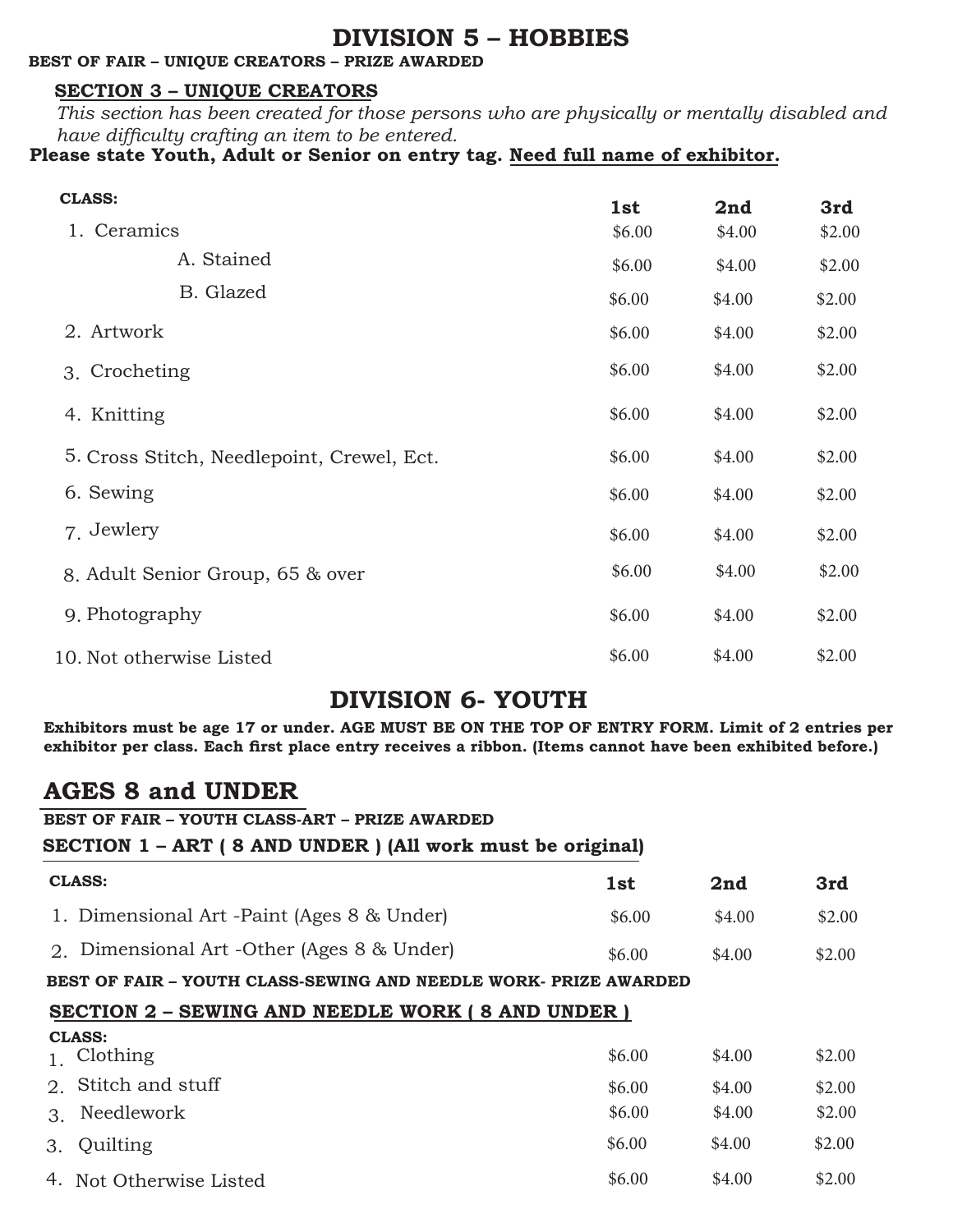**Exhibitors must be age 17 or under. AGE MUST BE ON THE TOP OF ENTRY FORM. Limit of 2 entries per exhibitor per class. Each first place entry receives a ribbon. (Items cannot have been exhibited before.)**

## **AGES 8 and UNDER**

#### **BEST OF FAIR – YOUTH CLASS-PHOTOGRAPHY– PRIZE AWARDED**3

### **SECTION 3 – PHOTOGRAPHY ( 8 AND UNDER )**

| <b>CLASS:</b>            | 1st    | 2nd    | 3rd    |
|--------------------------|--------|--------|--------|
| 1. Landscape             | \$6.00 | \$4.00 | \$2.00 |
| Person or Animal<br>2.   | \$6.00 | \$4.00 | \$2.00 |
| Flowers<br>3.            | \$6.00 | \$4.00 | \$2.00 |
| 4. Manipulated / Collage | \$6.00 | \$4.00 | \$2.00 |

#### **SECTION 4 – Miscellaneous ( 8 AND UNDER ) BEST OF FAIR – YOUTH CLASS - MISCELLANEUOUS – PRIZE AWARDED**4

|    | <b>CLASS:</b>                                       |        | 2nd    | 3rd    |
|----|-----------------------------------------------------|--------|--------|--------|
| 1. | Models - (cars, planes, ect.)                       | \$6.00 | \$4.00 | \$2.00 |
|    | 2. Ceramics                                         | \$6.00 | \$4.00 | \$2.00 |
|    | 3. Wood Made Items                                  | \$6.00 | \$4.00 | \$2.00 |
|    | 4. Jewlery                                          | \$6.00 | \$4.00 | \$2.00 |
|    | 5. Collective Hobby**                               | \$6.00 | \$4.00 | \$2.00 |
|    | 6. Group Project                                    | \$6.00 | \$4.00 | \$2.00 |
|    | 7. Fairy Garden/ Fairy House No bigger than 6" x 6" | \$6.00 | \$4.00 | \$2.00 |
|    | 8. Not Otherwise Listed                             | \$6.00 | \$4.00 | \$2.00 |

**\*\*NOTE:** Numbers 5 & 6 (Collective Hobby/Group Project) require 3 x 5 card describing the hobby/project.

### **BEST OF FAIR – YOUTH CLASS - FOODS – PRIZE AWARDED**

**SECTION 5 – FOODS ( 8 AND UNDER )** (All rules listed under adult "Division 7 – Foods" will apply.)

|                             | <b>CLASS:</b>                   |        | 2nd    | 3rd    |
|-----------------------------|---------------------------------|--------|--------|--------|
|                             | 1. Yeast Breads (Standard Loaf) | \$6.00 | \$4.00 | \$2.00 |
| $2^{1}$                     | Non-Yeast Breads                | \$6.00 | \$4.00 | \$2.00 |
| $\mathcal{B}_{\mathcal{A}}$ | 7 Cookies                       | \$6.00 | \$4.00 | \$2.00 |
|                             | 4. Candy $(1/2$ lb.)            | \$6.00 | \$4.00 | \$2.00 |
|                             | 5. Pies (No Cream or Custard)   | \$6.00 | \$4.00 | \$2.00 |
| 6.                          | Cakes                           | \$6.00 | \$4.00 | \$2.00 |
| 7.                          | <b>Brownies</b>                 | \$6.00 | \$4.00 | \$2.00 |
|                             | 8. Pan Cookies                  | \$6.00 | \$4.00 | \$2.00 |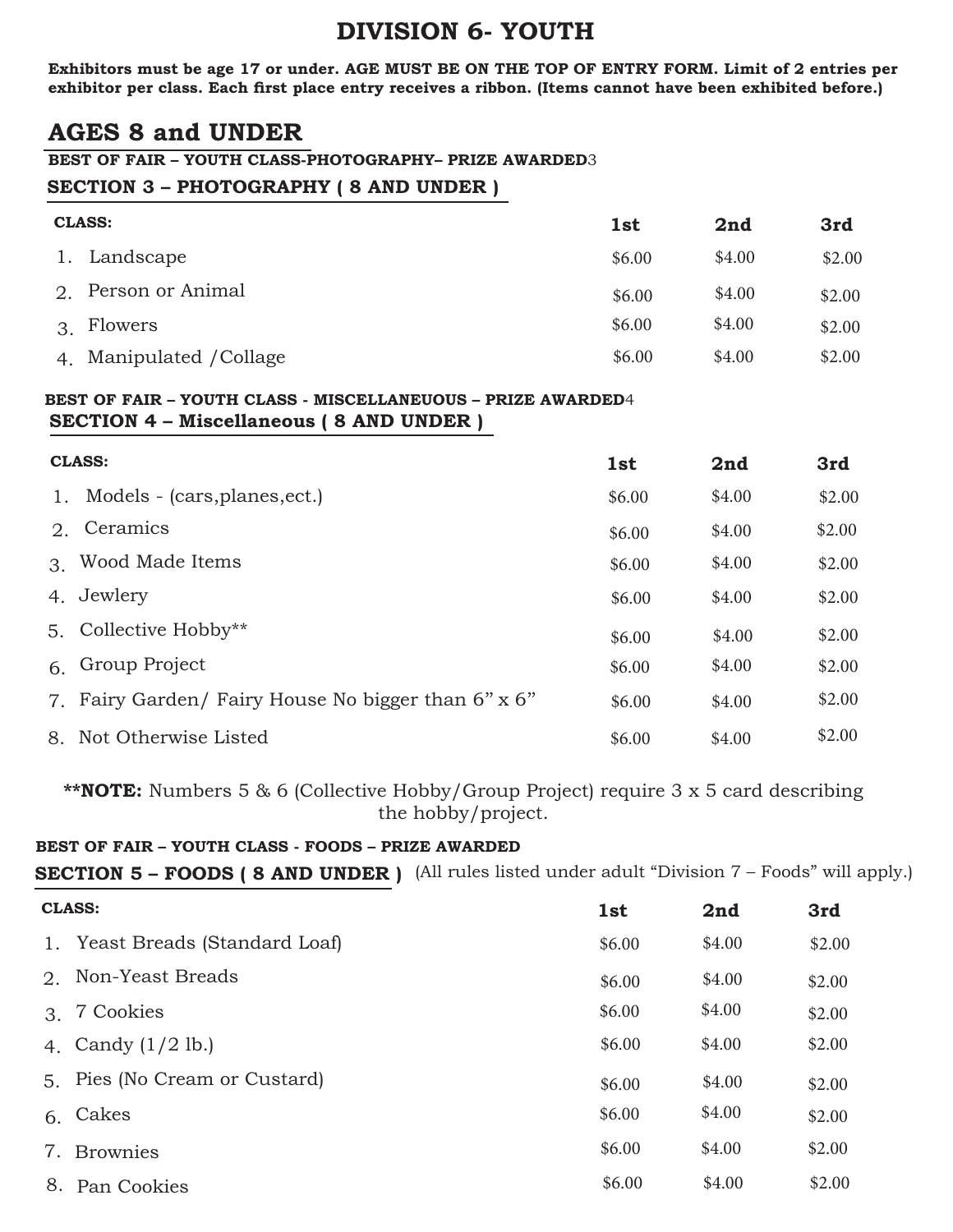#### **BEST OF FAIR – YOUTH CLASS - PRESERVES – PRIZE AWARDED**

**SECTION 6 – PRESERVES ( 8 AND UNDER )** (All rules listed under adult "Division 7 – Foods" will

|    | <b>CLASS:</b>       | apply.) | 1st    | 2nd    | 3rd    |
|----|---------------------|---------|--------|--------|--------|
| 1. | Jams & Jellies      |         | \$6.00 | \$4.00 | \$2.00 |
| 2. | Pickled Veggies     |         | \$6.00 | \$4.00 | \$2.00 |
| 3. | Condiments          |         | \$6.00 | \$4.00 | \$2.00 |
|    | 4. Canned Fruit     |         | \$6.00 | \$4.00 | \$2.00 |
|    | 4. Canned Vegtables |         | \$6.00 | \$4.00 | \$2.00 |

## **AGES 9-12- YOUTH**

**BEST OF FAIR – YOUTH CLASS-ART – PRIZE AWARDED**

**SECTION 7 – ART ( AGES 9-12 ) (All work must be original)**

| <b>CLASS:</b>                              | 1st    | 2nd    | 3rd    |
|--------------------------------------------|--------|--------|--------|
| 1. Dimensional Art -Paint (Ages 8 & Under) | \$6.00 | \$4.00 | \$2.00 |
| 2. Dimensional Art -Other (Ages 8 & Under) | \$6.00 | \$4.00 | \$2.00 |

**BEST OF FAIR – YOUTH CLASS-SEWING AND NEEDLE WORK- PRIZE AWARDED**

## **SECTION 8 – SEWING AND NEEDLE WORK ( AGES 9-12 )**

| <b>CLASS:</b>           |        |        |        |  |  |
|-------------------------|--------|--------|--------|--|--|
| 1. Clothing             | \$6.00 | \$4.00 | \$2.00 |  |  |
| 2. Stitch and stuff     | \$6.00 | \$4.00 | \$2.00 |  |  |
| Needlework<br>3.        | \$6.00 | \$4.00 | \$2.00 |  |  |
| 3. Quilting             | \$6.00 | \$4.00 | \$2.00 |  |  |
| 4. Not Otherwise Listed | \$6.00 | \$4.00 | \$2.00 |  |  |

### **BEST OF FAIR – YOUTH CLASS-PHOTOGRAPHY– PRIZE AWARDED**

**SECTION 9 – PHOTOGRAPHY (AGES 9-12 )** \*See Adult Photography rules for Youth Section 9\*

|               | <b>CLASS:</b><br>1st                                                                                          |        | 2nd    | 3rd    |
|---------------|---------------------------------------------------------------------------------------------------------------|--------|--------|--------|
|               | Landscape                                                                                                     | \$6.00 | \$4.00 | \$2.00 |
| $\mathcal{D}$ | Person or Animal                                                                                              | \$6.00 | \$4.00 | \$2.00 |
| $\mathcal{R}$ | Flowers                                                                                                       | \$6.00 | \$4.00 | \$2.00 |
| 4.            | Manipulated / Collage                                                                                         | \$6.00 | \$4.00 | \$2.00 |
|               | <b>BEST OF FAIR - YOUTH CLASS - MISCELLANEUOUS - PRIZE AWARDED4</b><br>SECTION 10 – Miscellaneous (AGES 9-12) |        |        |        |
| <b>CLASS:</b> |                                                                                                               | 1st    | 2nd    | 3rd    |
| 1.            | Models - (cars, planes, ect.)                                                                                 | \$6.00 | \$4.00 | \$2.00 |
| $2^{\circ}$   | Ceramics                                                                                                      | \$6.00 | \$4.00 | \$2.00 |
| $\mathcal{R}$ | Wood Made Items                                                                                               | \$6.00 | \$4.00 | \$2.00 |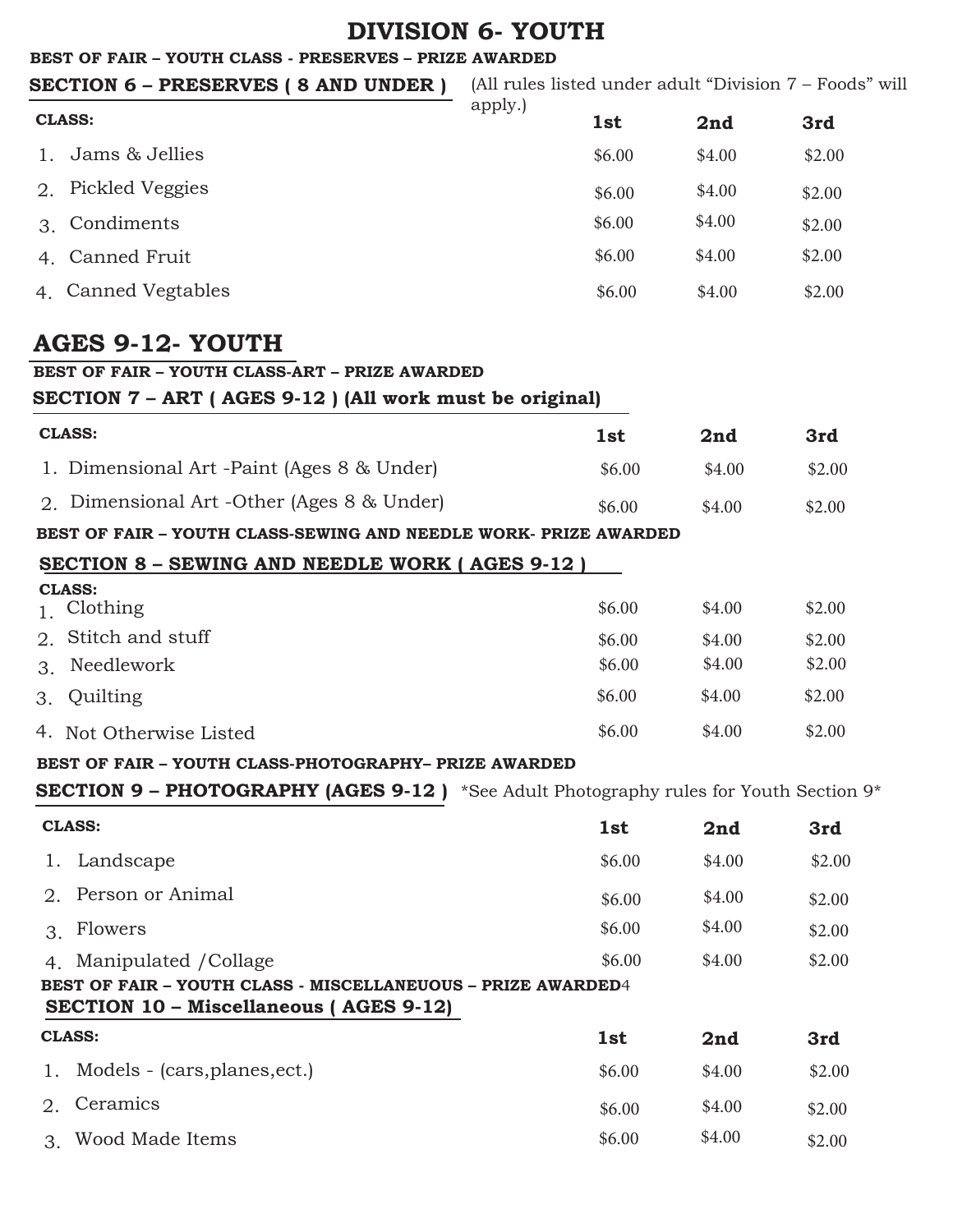## **SECTION 10 – Miscellaneous ( AGES 9-12) -CONTINUED**

|    | <b>CLASS:</b>                                       |        | 2nd    | 3rd    |
|----|-----------------------------------------------------|--------|--------|--------|
|    | 3. Wood Made Items                                  | \$6.00 | \$4.00 | \$2.00 |
|    | 4. Jewlery                                          | \$6.00 | \$4.00 | \$2.00 |
|    | 5. Collective Hobby**                               | \$6.00 | \$4.00 | \$2.00 |
| 6. | Group Project                                       | \$6.00 | \$4.00 | \$2.00 |
|    | 7. Fairy Garden/ Fairy House No bigger than 6" x 6" | \$6.00 | \$4.00 | \$2.00 |
|    | 8. Not Otherwise Listed                             | \$6.00 | \$4.00 | \$2.00 |

**\*\*NOTE:** Numbers 5 & 6 (Collective Hobby/Group Project) require 3 x 5 card describing the hobby/project.

### **BEST OF FAIR – YOUTH CLASS - FOODS – PRIZE AWARDED**

**SECTION 11 – FOODS ( AGES 9-12)**

(All rules listed under adult "Division 7 – Foods" will apply.)

|    | <b>CLASS:</b>                   |        | 2nd    | 3rd    |
|----|---------------------------------|--------|--------|--------|
|    | 1. Yeast Breads (Standard Loaf) | \$6.00 | \$4.00 | \$2.00 |
|    | 2. Non-Yeast Breads             | \$6.00 | \$4.00 | \$2.00 |
| 3. | 7 Cookies                       | \$6.00 | \$4.00 | \$2.00 |
|    | 4. Candy $(1/2$ lb.)            | \$6.00 | \$4.00 | \$2.00 |
|    | 5. Pies (No Cream or Custard)   | \$6.00 | \$4.00 | \$2.00 |
| 6. | Cakes                           | \$6.00 | \$4.00 | \$2.00 |
| 7. | <b>Brownies</b>                 | \$6.00 | \$4.00 | \$2.00 |
| 8. | Pan Cookies                     | \$6.00 | \$4.00 | \$2.00 |

### **BEST OF FAIR – YOUTH CLASS - PRESERVES – PRIZE AWARDED**

| <b>SECTION 12 - PRESERVES ( AGES 9-12 )</b> |         |            | (All rules listed under adult "Division 7 – Foods" will |        |  |
|---------------------------------------------|---------|------------|---------------------------------------------------------|--------|--|
| <b>CLASS:</b>                               | apply.) | <b>1st</b> | 2nd                                                     | 3rd    |  |
| Jams & Jellies                              |         | \$6.00     | \$4.00                                                  | \$2.00 |  |
| Pickled Veggies<br>2.                       |         | \$6.00     | \$4.00                                                  | \$2.00 |  |
| Condiments<br>$\mathcal{B}_{\mathcal{C}}$   |         | \$6.00     | \$4.00                                                  | \$2.00 |  |
| 4. Canned Fruit                             |         | \$6.00     | \$4.00                                                  | \$2.00 |  |
| 4. Canned Vegtables                         |         | \$6.00     | \$4.00                                                  | \$2.00 |  |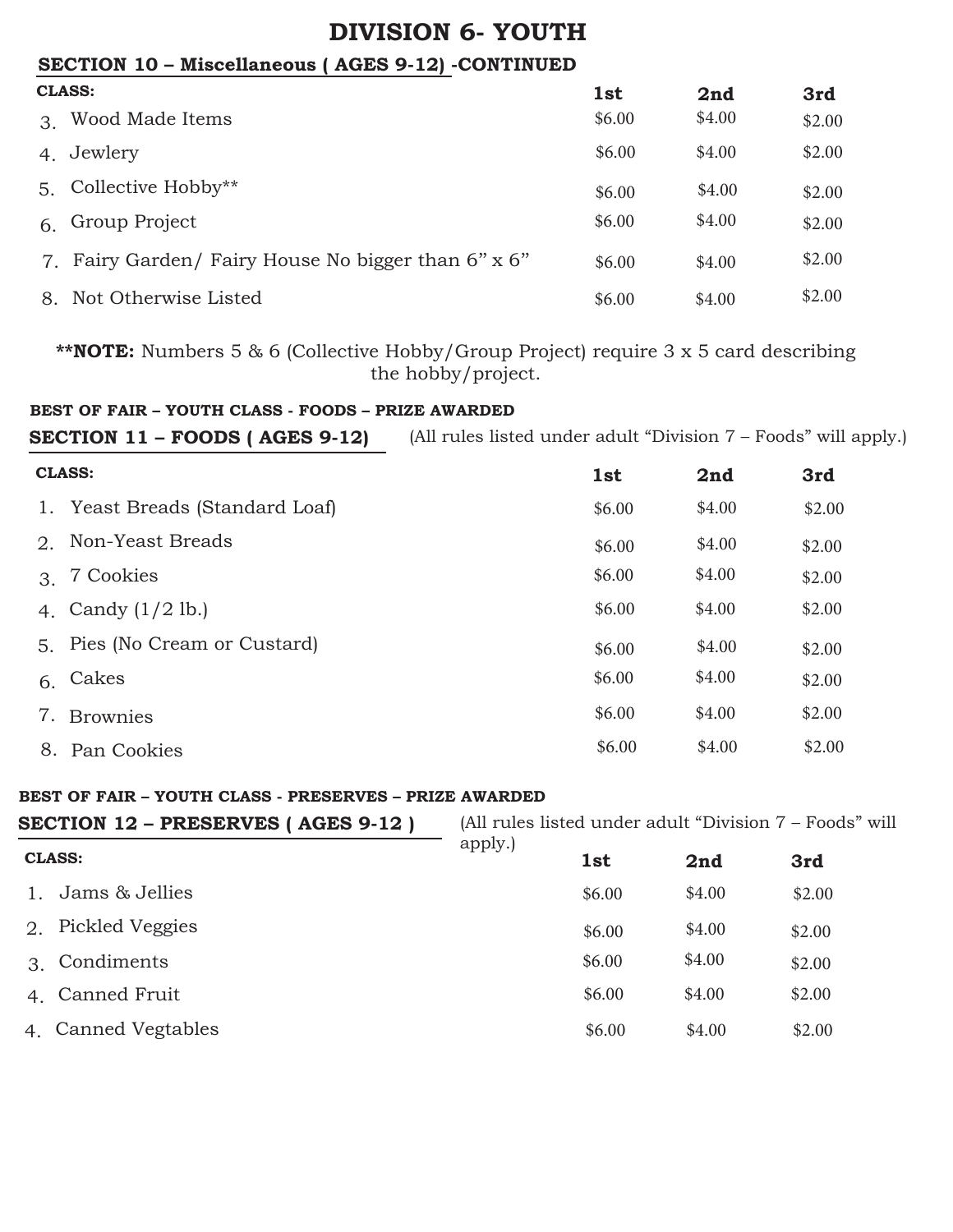## **AGES-13-17- YOUTH**

#### **BEST OF FAIR – YOUTH CLASS-ART – PRIZE AWARDED**

## **SECTION 12 – ART ( AGES13-17 ) (All work must be original)**

| <b>CLASS:</b>                              | 1st    | 2nd    | 3rd    |
|--------------------------------------------|--------|--------|--------|
| 1. Dimensional Art -Paint (Ages 8 & Under) | \$6.00 | \$4.00 | \$2.00 |
| 2. Dimensional Art -Other (Ages 8 & Under) | \$6.00 | \$4.00 | \$2.00 |

### **BEST OF FAIR – YOUTH CLASS-SEWING AND NEEDLE WORK- PRIZE AWARDED**

### **SECTION 13 – SEWING AND NEEDLE WORK ( AGES 13-17 )**

|                | <b>CLASS:</b>           |        |        |        |  |  |  |  |
|----------------|-------------------------|--------|--------|--------|--|--|--|--|
| 1 <sup>1</sup> | Clothing                | \$6.00 | \$4.00 | \$2.00 |  |  |  |  |
|                | 2. Stitch and stuff     | \$6.00 | \$4.00 | \$2.00 |  |  |  |  |
| 3.             | Needlework              | \$6.00 | \$4.00 | \$2.00 |  |  |  |  |
|                | 3. Quilting             | \$6.00 | \$4.00 | \$2.00 |  |  |  |  |
|                | 4. Not Otherwise Listed | \$6.00 | \$4.00 | \$2.00 |  |  |  |  |

### **BEST OF FAIR – YOUTH CLASS-PHOTOGRAPHY– PRIZE AWARDED**

## **SECTION 14 – PHOTOGRAPHY (AGES 13-17 )** \*See Adult Photography rules for Youth Section 9\*

|                                | <b>CLASS:</b>                                                                                                  |            | 2nd    | 3rd    |  |  |  |
|--------------------------------|----------------------------------------------------------------------------------------------------------------|------------|--------|--------|--|--|--|
| 1.                             | Landscape                                                                                                      | \$6.00     | \$4.00 | \$2.00 |  |  |  |
| 2.                             | Person or Animal                                                                                               | \$6.00     | \$4.00 | \$2.00 |  |  |  |
| $\mathcal{S}$                  | Flowers                                                                                                        | \$6.00     | \$4.00 | \$2.00 |  |  |  |
| 4 <sub>1</sub>                 | Manipulated / Collage                                                                                          | \$6.00     | \$4.00 | \$2.00 |  |  |  |
|                                | BEST OF FAIR - YOUTH CLASS - MISCELLANEUOUS - PRIZE AWARDED4<br><b>SECTION 15 - Miscellaneous (AGES 13-17)</b> |            |        |        |  |  |  |
| <b>CLASS:</b>                  |                                                                                                                | <b>1st</b> | 2nd    | 3rd    |  |  |  |
|                                | 1. Models - (cars, planes, ect.)                                                                               | \$6.00     | \$4.00 | \$2.00 |  |  |  |
| 2.                             | Ceramics                                                                                                       | \$6.00     | \$4.00 | \$2.00 |  |  |  |
| $\mathcal{S}$                  | Wood Made Items                                                                                                | \$6.00     | \$4.00 | \$2.00 |  |  |  |
| 4.                             | Jewlery                                                                                                        | \$6.00     | \$4.00 | \$2.00 |  |  |  |
| 5.                             | Collective Hobby**                                                                                             | \$6.00     | \$4.00 | \$2.00 |  |  |  |
| 6.                             | Group Project                                                                                                  | \$6.00     | \$4.00 | \$2.00 |  |  |  |
| $7_{\scriptscriptstyle{\sim}}$ | Fairy Garden/ Fairy House No bigger than 6" x 6"                                                               | \$6.00     | \$4.00 | \$2.00 |  |  |  |
|                                | 8. Not Otherwise Listed                                                                                        | \$6.00     | \$4.00 | \$2.00 |  |  |  |

**\*\*NOTE:** Numbers 5 & 6 (Collective Hobby/Group Project) require 3 x 5 card describing the hobby/project.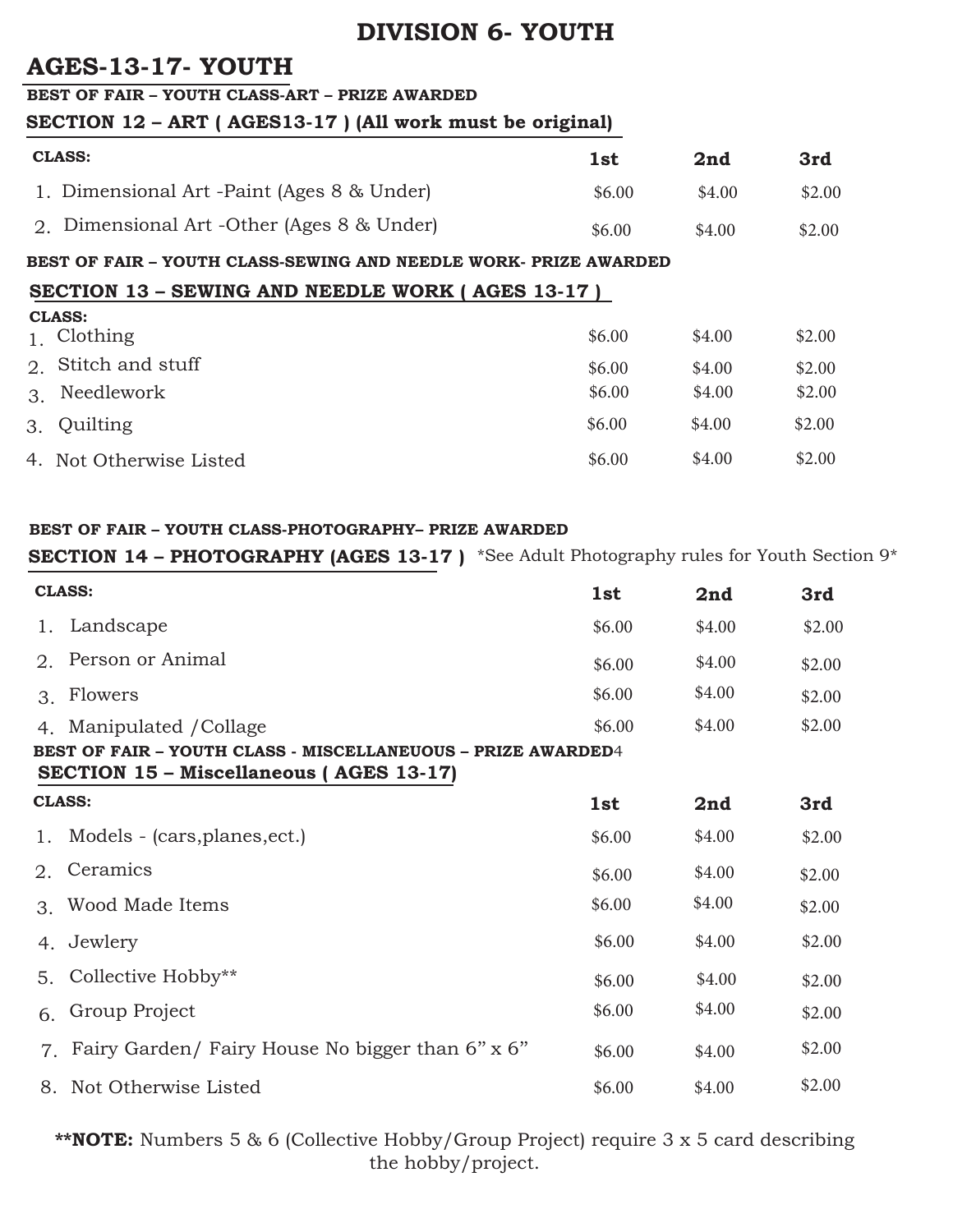#### **BEST OF FAIR – YOUTH CLASS - FOODS – PRIZE AWARDED**

(All rules listed under adult "Division 7 – Foods" will apply.) **SECTION 16 – FOODS ( AGES 13-17)**

|                             | <b>CLASS:</b><br>1st            |        | 2nd    | 3rd    |
|-----------------------------|---------------------------------|--------|--------|--------|
|                             | 1. Yeast Breads (Standard Loaf) | \$6.00 | \$4.00 | \$2.00 |
| $2^{+}$                     | Non-Yeast Breads                | \$6.00 | \$4.00 | \$2.00 |
| $\mathcal{B}_{\mathcal{C}}$ | 7 Cookies                       | \$6.00 | \$4.00 | \$2.00 |
|                             | 4. Candy $(1/2$ lb.)            | \$6.00 | \$4.00 | \$2.00 |
|                             | 5. Pies (No Cream or Custard)   | \$6.00 | \$4.00 | \$2.00 |
| 6.                          | Cakes                           | \$6.00 | \$4.00 | \$2.00 |
| 7.                          | <b>Brownies</b>                 | \$6.00 | \$4.00 | \$2.00 |
| 8.                          | Pan Cookies                     | \$6.00 | \$4.00 | \$2.00 |

#### **BEST OF FAIR – YOUTH CLASS - PRESERVES – PRIZE AWARDED**

| SECTION 17 - PRESERVES (AGES 13-17) |         |        | (All rules listed under adult "Division 7 – Foods" will |        |
|-------------------------------------|---------|--------|---------------------------------------------------------|--------|
| <b>CLASS:</b>                       | apply.) | 1st    | 2nd                                                     | 3rd    |
| Jams & Jellies                      |         | \$6.00 | \$4.00                                                  | \$2.00 |
| Pickled Veggies<br>2.               |         | \$6.00 | \$4.00                                                  | \$2.00 |
| Condiments<br>$\mathcal{R}$         |         | \$6.00 | \$4.00                                                  | \$2.00 |
| Canned Fruit<br>4 <sub>1</sub>      |         | \$6.00 | \$4.00                                                  | \$2.00 |
| Canned Vegtables<br>5.              |         | \$6.00 | \$4.00                                                  | \$2.00 |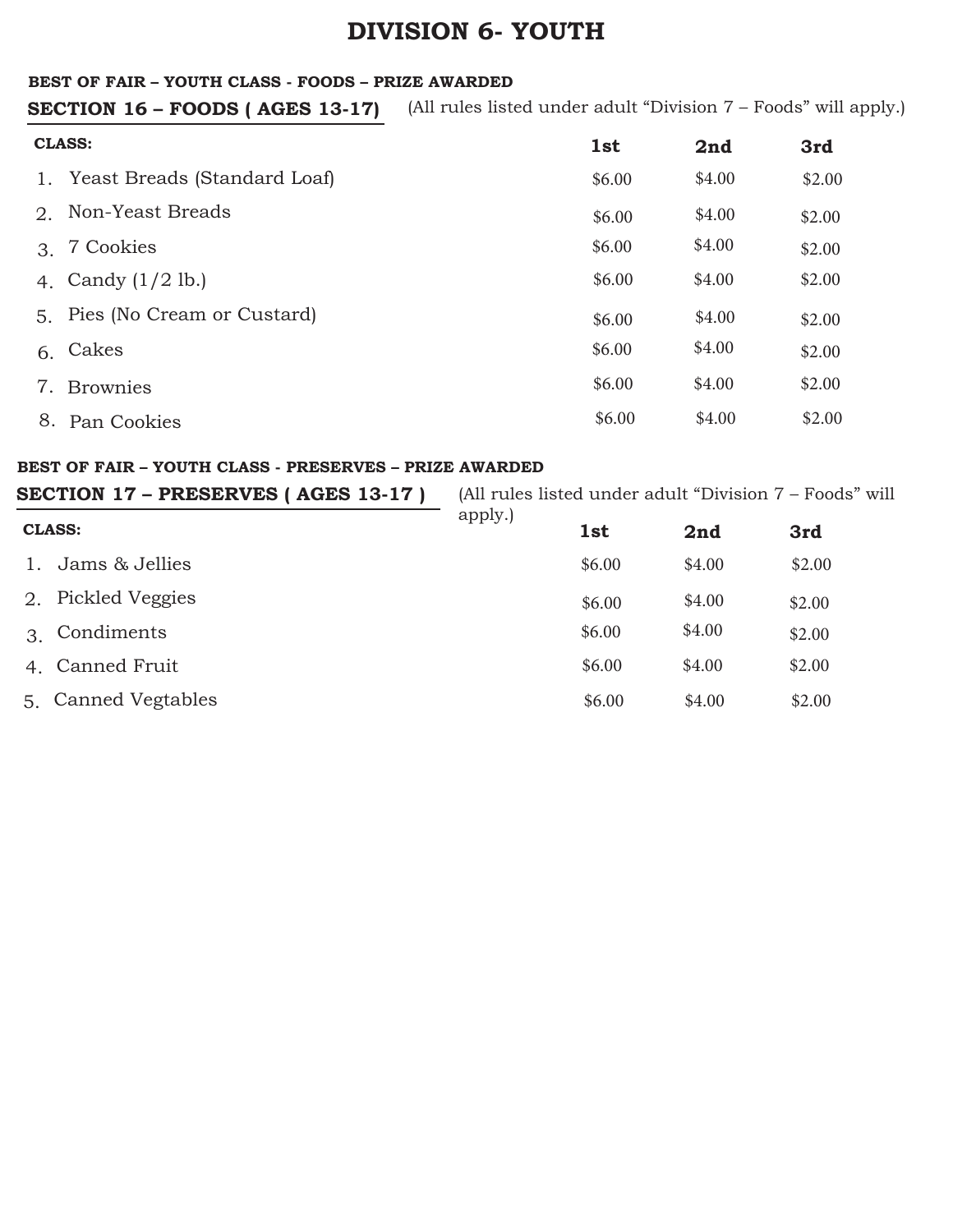#### **RULES:**

**All entries in this department must be in place by 10:30 AM Monday August, 8th 2022** 1.

#### $2.\,$ Judging will begin Monday, August 8th 2022 , At 11:00 A.M

#### **The recipe must accompany each item exhibited and be written on a 3 x 5 card. Your name Must Not** 3.

- All items in Division 7, Sections 1-7 and Division 6, Section 5 will be sold after Opening Ceremony on 4. Monday, August 10th. Proceeds will go to improvements at the Wayne County Fair.
- Cookie and candy specimens should be of uniform size. 5.
- All home canning must be done in jars designed and tempered for this purpose and sealed with new lids. 6.
- Processing method and time must be with recipe on all canned goods. 7.
- Opened entries will be discarded after Wednesday, August 10, 2022, unless requested. 8.

#### **ENTRY DEADLINE: 10:30 AM Monday August, 8th 2022**

### **SECTION 1 – YEAST BREADS BEST OF FAIR –FOODS(BAKED &CANDY) (SECTIONS 1-7)– PRIZE AWARDED**

| <b>CLASS:</b>  |                                        | 1st    | 2nd    | 3rd    |
|----------------|----------------------------------------|--------|--------|--------|
| 1.             | White (Standard Loaf)                  | \$6.00 | \$4.00 | \$2.00 |
| 2.             | Wheat (Standard Loaf)                  | \$6.00 | \$4.00 | \$2.00 |
| 3.             | Sweet Rolls -5                         | \$6.00 | \$4.00 | \$2.00 |
| 4.             | Gluten Free                            | \$6.00 | \$4.00 | \$2.00 |
| 5 <sub>1</sub> | Not Otherwise Listed                   | \$6.00 | \$4.00 | \$2.00 |
|                | SECTION 2 - PIES (NO CUSTARD NO CREAM) |        |        |        |
|                | <b>CLASS:</b>                          | 1st    | 2nd    | 3rd    |
| 1.             | Apple                                  | \$6.00 | \$4.00 | \$2.00 |
| 2.             | Berry                                  | \$6.00 | \$4.00 | \$2.00 |
| 3.             | Cherry                                 | \$6.00 | \$4.00 | \$2.00 |
| 4.             | Pecan                                  | \$6.00 | \$4.00 | \$2.00 |
| 5.             | Not Otherwise Listed                   | \$6.00 | \$4.00 | \$2.00 |
|                | <b>SECTION 3 - NON- YEAST BREADS</b>   |        |        |        |
|                | <b>CLASS:</b>                          | 1st    | 2nd    | 3rd    |
| 1.             | Date or nut bread/muffins              | \$6.00 | \$4.00 | \$2.00 |
| 2.             | Banana Bread/Muffins                   | \$6.00 | \$4.00 | \$2.00 |
| 3.             | Zucchini Bread/Muffins                 | \$6.00 | \$4.00 | \$2.00 |
| 4.             | Coffee Cake                            | \$6.00 | \$4.00 | \$2.00 |
| 5.             | Gluten Free                            | \$6.00 | \$4.00 | \$2.00 |
| 6.             | Not Otherwise Listed                   | \$6.00 | \$4.00 | \$2.00 |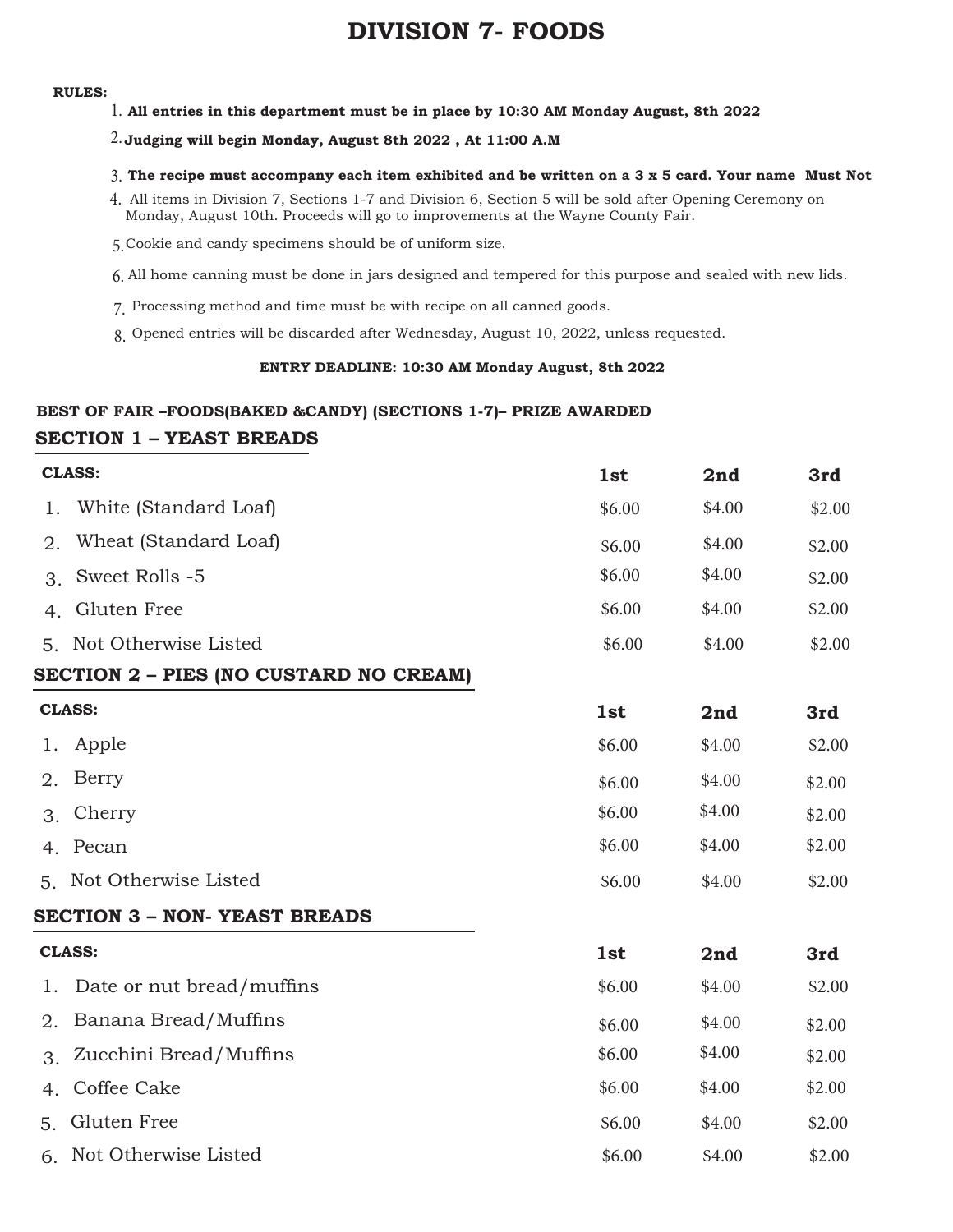## **SECTION 4- COOKIES**

| <b>CLASS:</b>   |                           | 1st    | 2nd    | 3rd    |
|-----------------|---------------------------|--------|--------|--------|
|                 | 1. 7 Chocolate (plain)    | \$6.00 | \$4.00 | \$2.00 |
|                 | 2. 7 Molasses (Plain)     | \$6.00 | \$4.00 | \$2.00 |
| $\mathcal{E}$ . | 7 Sugar                   | \$6.00 | \$4.00 | \$2.00 |
|                 | 4. 7 Peanut Butter        | \$6.00 | \$4.00 | \$2.00 |
|                 | 5. 7 Oatmeal              | \$6.00 | \$4.00 | \$2.00 |
|                 | 6. 7 Pan Cookies          | \$6.00 | \$4.00 | \$2.00 |
| 7.              | 7 Chocolate Chip          | \$6.00 | \$4.00 | \$2.00 |
|                 | 8. 7 Brownies             | \$6.00 | \$4.00 | \$2.00 |
|                 | 9. 7 Not Otherwise Listed | \$6.00 | \$4.00 | \$2.00 |
|                 |                           |        |        |        |

## **SECTION 5-CANDY (1/2 POUND)**

| <b>CLASS:</b>            |                                                 | <b>1st</b> | 2nd    | 3rd    |
|--------------------------|-------------------------------------------------|------------|--------|--------|
| 1.                       | Chocolate Fudge                                 | \$6.00     | \$4.00 | \$2.00 |
|                          | 2. Peanutbutter Fudge                           | \$6.00     | \$4.00 | \$2.00 |
| $\mathcal{R}$            | Peanut Brittle                                  | \$6.00     | \$4.00 | \$2.00 |
| $\overline{4}$           | Not Otherwise Listed                            | \$6.00     | \$4.00 | \$2.00 |
| <b>SECTION 6 - CAKES</b> |                                                 |            |        |        |
|                          |                                                 |            |        |        |
|                          | <b>CLASS:</b>                                   | <b>1st</b> | 2nd    | 3rd    |
| 1.                       | Plain Cake, Shortened                           | \$6.00     | \$4.00 | \$2.00 |
|                          | 2. Un Shortened Cake (Angel, Chiffon, Sponge)   | \$6.00     | \$4.00 | \$2.00 |
| $\mathcal{S}$            | Decorative (appearance will be Judged & Tasted) | \$6.00     | \$4.00 | \$2.00 |
| 4.                       | Cup Cakes (4)                                   | \$6.00     | \$4.00 | \$2.00 |

## **SECTION 7- INTERNATIONAL FOODS**

All Itens in Section 7 must have recipie on a 3 x 5 card as well as the country the recipe is from. Section 7 is a dessert that would not fit in Section 16.

| <b>CLASS:</b> |                                                    | 1st    | 2nd    | 3rd    |
|---------------|----------------------------------------------------|--------|--------|--------|
|               | 1. Plain Cake, Shortened                           | \$6.00 | \$4.00 | \$2.00 |
|               | 2. Un Shortened Cake (Angel, Chiffon, Sponge)      | \$6.00 | \$4.00 | \$2.00 |
|               | 3. Decorative (appearance will be Judged & Tasted) | \$6.00 | \$4.00 | \$2.00 |
|               | 4. Cup Cakes (4)                                   | \$6.00 | \$4.00 | \$2.00 |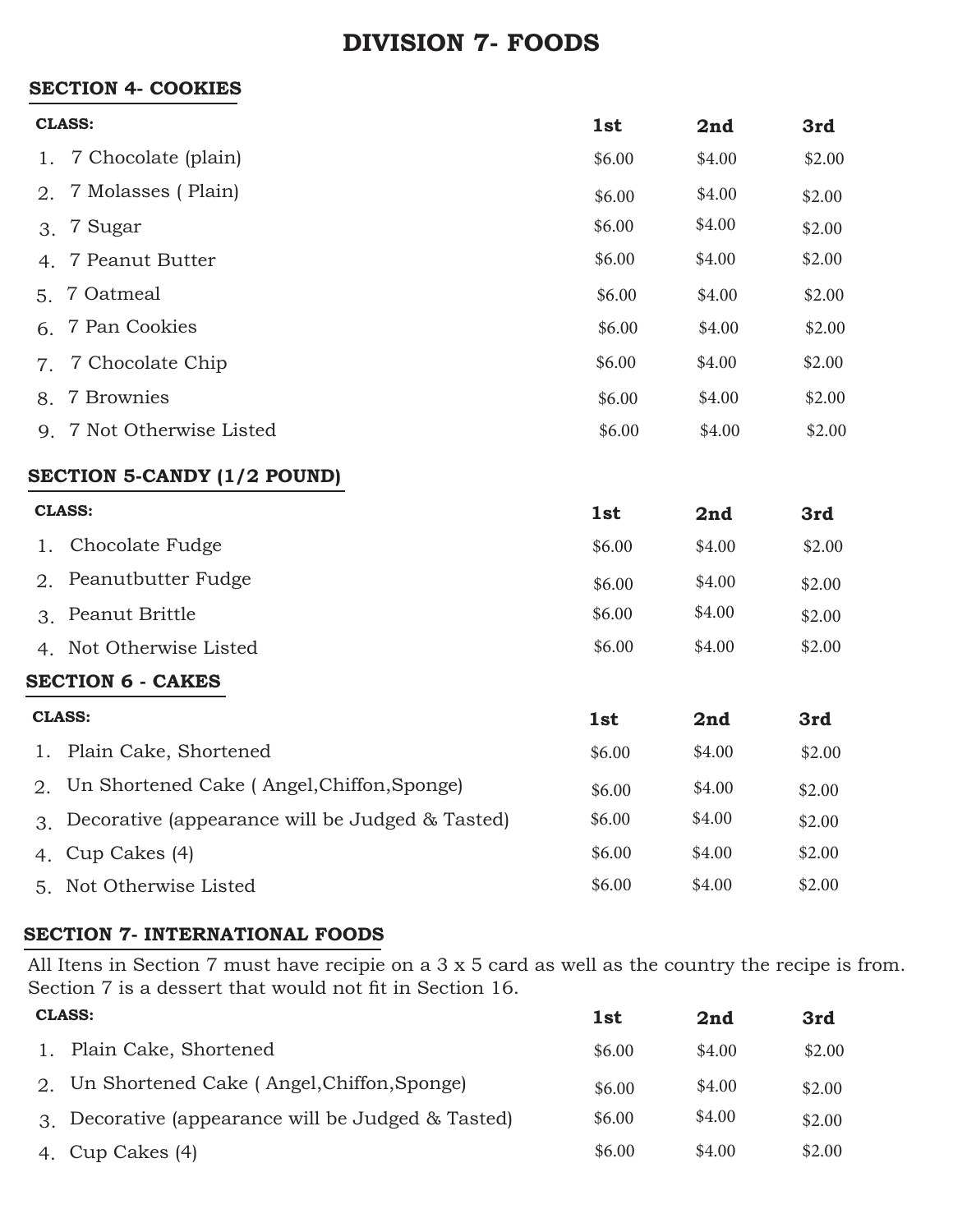### **PLEASE NOTE: SECTIONS 8-10 MAY BE TASTED.**

**You MUST bring two (2) items for sections 8-10, and the starred ittems of canned fruits and canned vegtables, one to taste and one to display. tasted items may be picked up after judging.Opened entried will be disposed of after Wednesday, unless requested.** 

#### **BEST OF FAIR –FOODS (PRESERVED FOODS) (SECTIONS 8-12)– PRIZE AWARDED**

#### **SECTION 8- JAMS & JELLIES**

| <b>CLASS:</b> |                                     | 1st    | 2nd    | 3rd    |
|---------------|-------------------------------------|--------|--------|--------|
| 1.            | Jelly, Freezer (Strawberry)         | \$6.00 | \$4.00 | \$2.00 |
| 2.            | Jelly, Freezer (Other Berry)        | \$6.00 | \$4.00 | \$2.00 |
| 3.            | Jelly, Freezer (Other)              | \$6.00 | \$4.00 | \$2.00 |
| 4.            | Jelly, Cooked (Strawberry)          | \$6.00 | \$4.00 | \$2.00 |
| 5.            | Jelly, Cooked (Other Berry)         | \$6.00 | \$4.00 | \$2.00 |
| 6.            | Jelly, Cooked (Other)               | \$6.00 | \$4.00 | \$2.00 |
| 7.            | Jams, Freezer (Strawberry           | \$6.00 | \$4.00 | \$2.00 |
| 8.            | Jams, Freezer (Other Berry)         | \$6.00 | \$4.00 | \$2.00 |
| 9.            | Jams, Freezer (Other)               | \$6.00 | \$4.00 | \$2.00 |
|               | 10. Jams, Cooked (Strawberry)       | \$6.00 | \$4.00 | \$2.00 |
|               | 11. Jams, Cooked (other Berry)      | \$6.00 | \$4.00 | \$2.00 |
|               | 12. Jams, Cooked (Other)            | \$6.00 | \$4.00 | \$2.00 |
|               | 13. Jams, or Jelly Sugar Free       | \$6.00 | \$4.00 | \$2.00 |
|               | <b>SECTION 9- Pickled Vegtables</b> |        |        |        |
|               | <b>CLASS:</b>                       | 1st    | 2nd    | 3rd    |
| 1.            | <b>Sweet Cucumber</b>               | \$6.00 | \$4.00 | \$2.00 |
| 2.            | Peppers                             | \$6.00 | \$4.00 | \$2.00 |
| 3.            | Dilled                              | \$6.00 | \$4.00 | \$2.00 |
|               | 4. Beets                            | \$6.00 | \$4.00 | \$2.00 |
|               | 5. Onions                           | \$6.00 | \$4.00 | \$2.00 |
| 6.            | Bread & Butter                      | \$6.00 | \$4.00 | \$2.00 |
| 7.            | Kosher                              | \$6.00 | \$4.00 | \$2.00 |
| 8.            | Not Otherwise Listed                | \$6.00 | \$4.00 | \$2.00 |